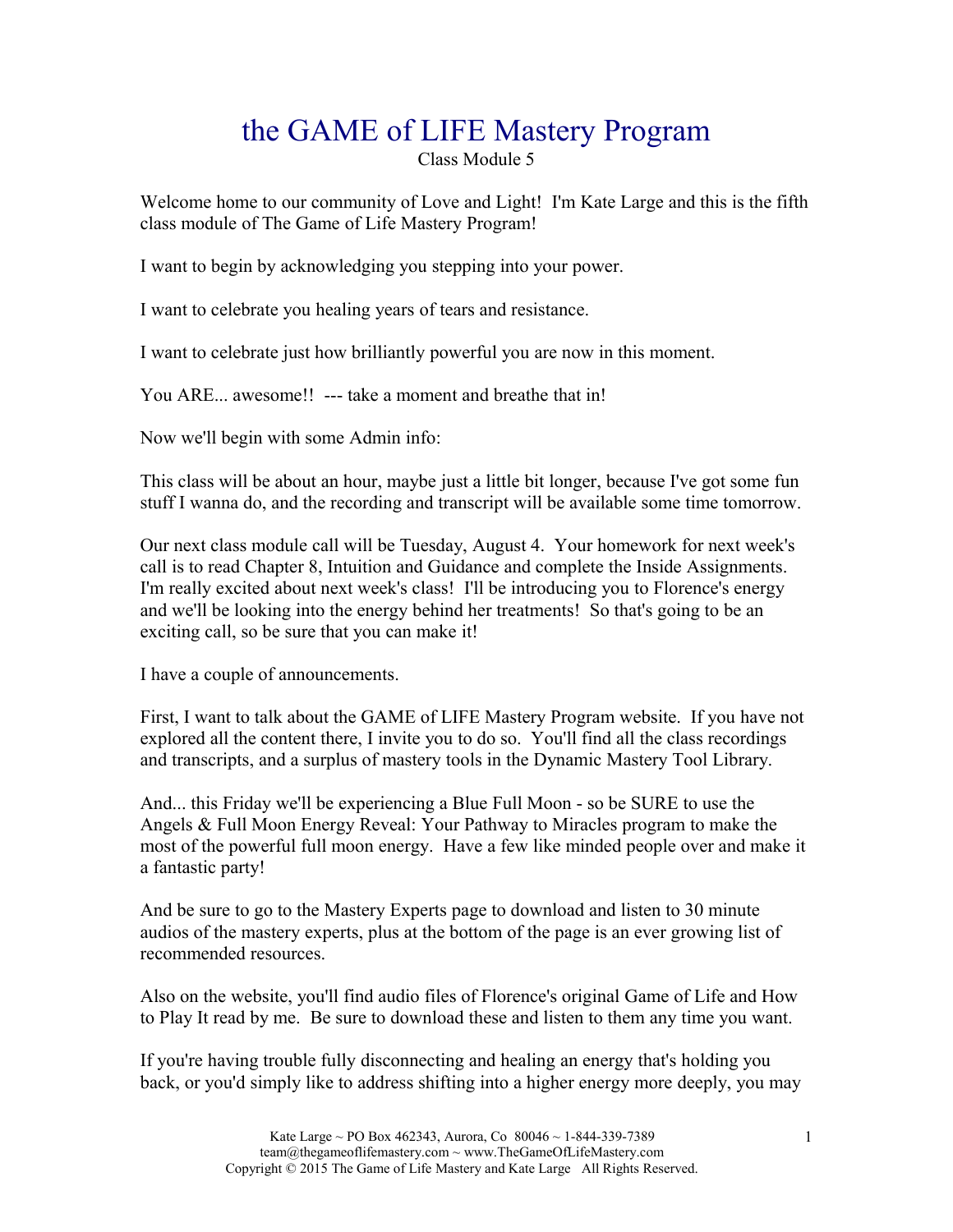schedule a 3-4 hour, half day Mastery Intensive Mentoring Session with me in August or September.

The Mastery Intensive Mentoring Session is a truly extraordinary, powerful, life changing experience. During your private time with me, we work one-on-one with the angels to process through what's been holding you back. By privately experiencing this process together, you'll have first hand knowledge of exactly what to do, when things come up in your future. PLUS... the angels hold the space for us to look into your future.

You'll find more information on the Mastery Intensive Mentoring Session on the website. If you want one of these, there are only a couple of appointment times available, but I will do my best to accommodate everyone who needs an additional hand of support.

Today we're going to be working with forgiveness. Be sure to download the Give the Gift of Forgiveness Program in the Mastery Tool Library, so you will have direct guidance when you want to process through forgiveness on your own.

I also want to share with you that the GAME of LIFE Workbook will be in its second printing this year. AND I'm working with the publisher to add your experiences of the program to the workbook. I would love it if you would email me with your thoughts about the program with your permission to use your experiences to promote the program either in the workbook or on the web - or both. The publisher will have final say on what goes in the workbook.

And one more thing, if you want to take your work with Florence to a higher, more intimate, personal level, I'll be presenting the next Secret Door to Success MASTERMIND in September. I don't have an exact date set for that, yet, but if you're interested, please email me with "Secret Door to Success" in the subject line.

I must share with you that this mastermind program is a Rock-Your-World program that holds a magic aura of love that human words cannot even convey. It is magical!

I will be presenting one in my afternoon and one in my evening - I'll be presenting at least two to accommodate people around the world. I'm presently running two on Mondays and people are in Australia, the UK, Canada and the US. The number of people in each program is limited, so if you're interested, please let me know and we'll get your space reserved before I open registration up to the public.

## **5th Class Module**

Okay, so this is our fifth class module and I trust that you're exactly where you need to be with regard to your homework. You were to read Chapter 5, The Law of Karma and the Law of Forgiveness and complete the Inside Assignments. If you haven't, its ok - do NOT worry!

I want to remind you - when Florence came to me in 2006 - when her spiritual energy came in and wanted to create the e-course based on *The Game of Life and How to Play It*,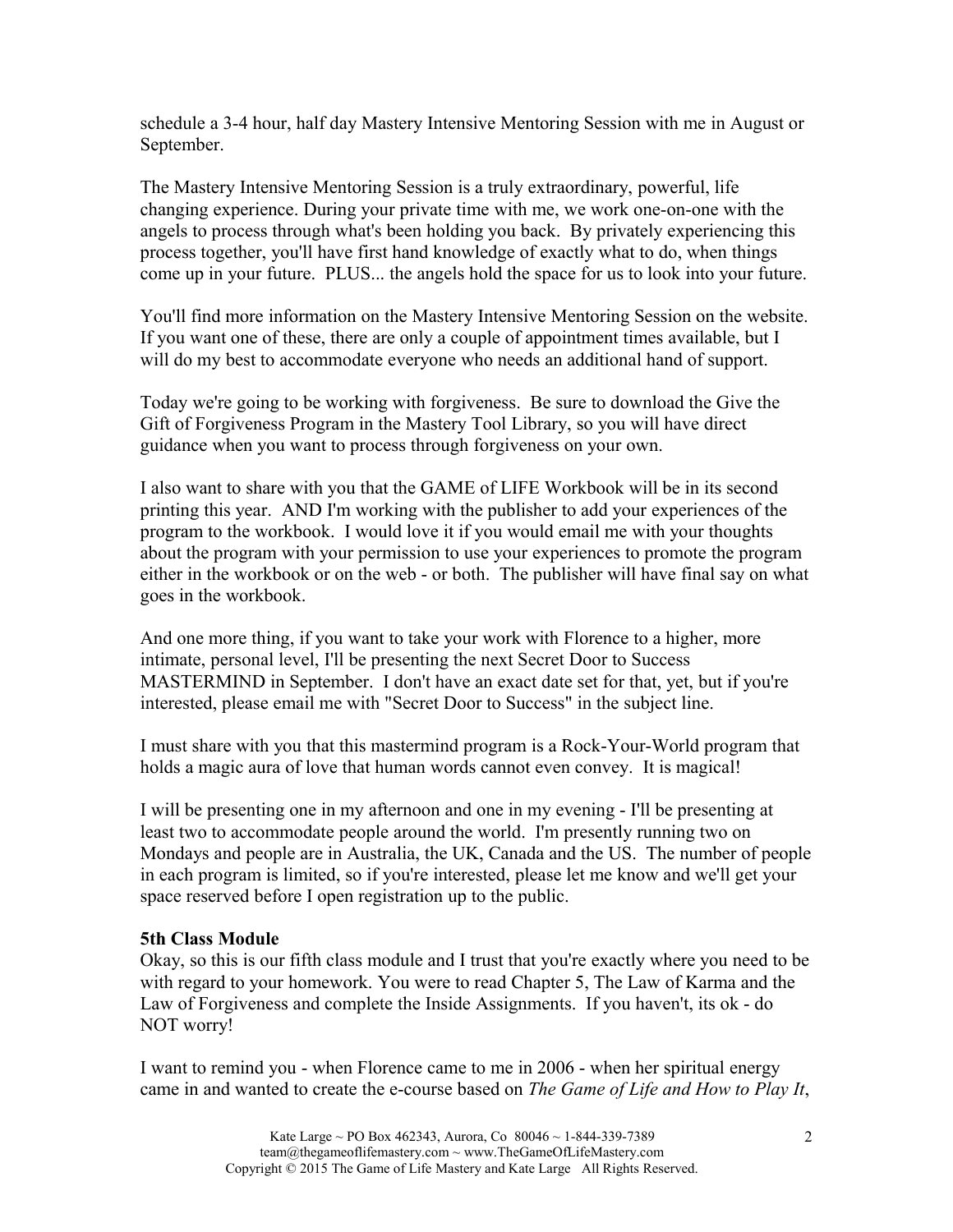she chose which chapter we worked on and she did NOT choose chapter one first. She skipped around. So if you're skipping around - listening live or to the recording and going back to do homework, that's OK. If you miss some homework or reading, go back when you can and complete the work - but it does not have to be done in sequential order ----

Because the magic of Florence's work is that you receive the information you need when you need it! Allow yourself to be where you are with ease and grace - and open your heart to be guided to what you need to address first. That may be to go back to the beginning and begin again - or you may be guided to pick up here - move forward and go back to anything you missed later.

There is a LOT of information. If you feel like you're behind, the most important thing is to STOP beating yourself up and embrace all the progress you've experienced thus far. Then allow your guidance to move you forward at your pace in your own way that is best for you! And contact me if you have questions, or post them in the Facebook community.

Another magical aspect of Florence's work is that when you're struggling with something in your life, you can pick up her book and open it to any page - ANY Page - and there'll be something right there where you opened it that will guide you and bring you comfort.

So... trust me - you're not behind - you're exactly where you need to be!

As we progress through this class, I want to ask you to identify something you want to forgive - something - someone - some event. Later in the call we're going to experience a beautiful simple process to shift your energy to the love of forgiveness.

## **Separation from God**

So I'd like to begin by sharing some insight into religion. I want to preface this with the statement that organized religion provides community and support for many people.

I was raised in the Southern Baptist religion, and the church leaders taught me that I was separated from God by sin and that God judges me and will punish me. But it didn't feel right to me. I could feel God's love for me and what I was being taught just didn't fit.

Finally I came to the conclusion that I'm not separated from God by sin, I'm separated from God by the illusion of fear that my religion and people around me taught me. What religion did for me was open my heart to the love of God. Then the God light within me showed me the way to experience the highest vibration of love energy possible and to know that I'm loved, not judged and punished.

Teachings of God are interpreted by man and taught to others. In this program, I'm interpreting what Florence, my angels and guides give to me to share with you. I implore you to take what resonates and ask questions about what doesn't - or set it aside. As with any teaching - only take what resonates with your heart.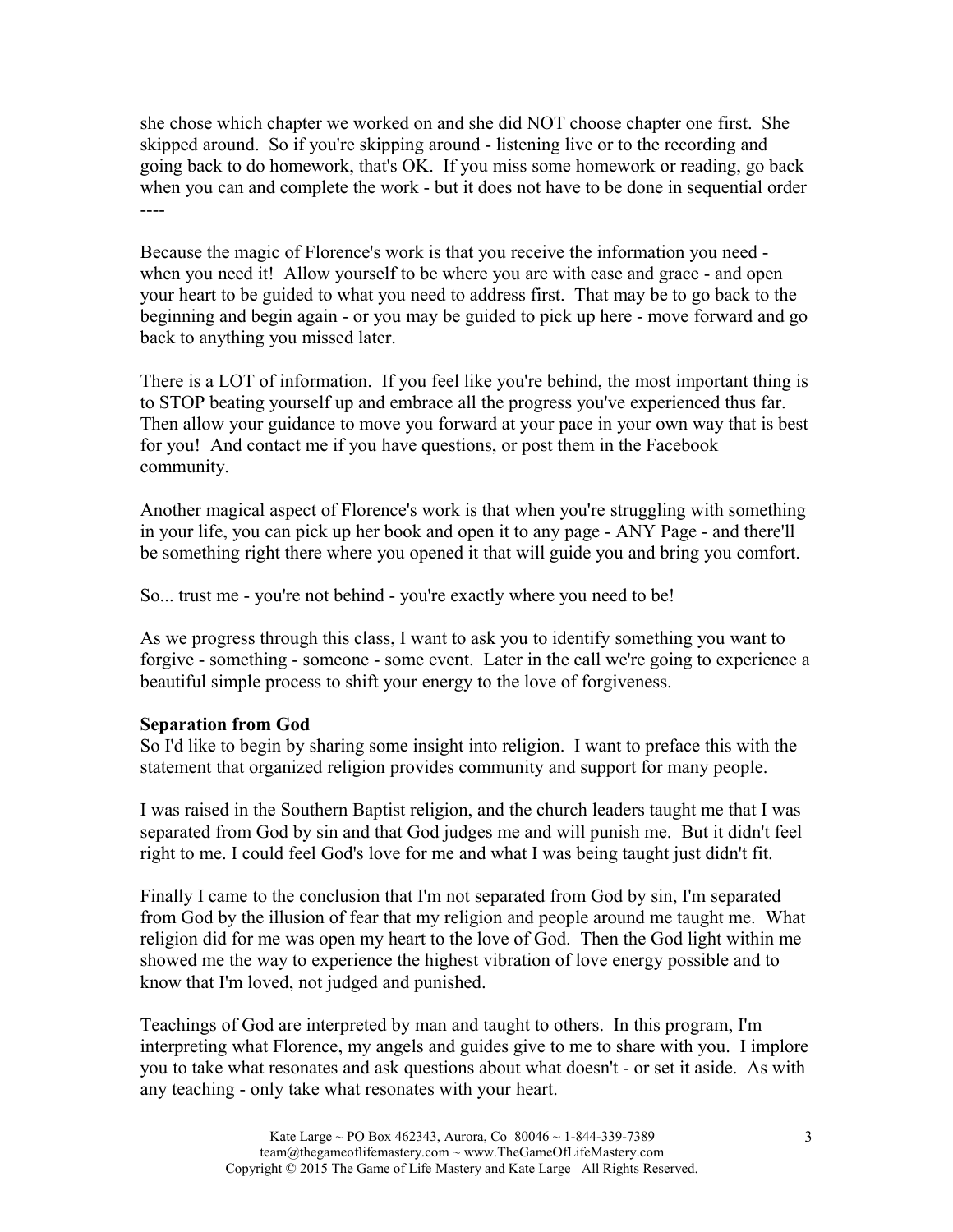We've identified where our truth center is - and what truth energy feels like. As you progress through this program and your life, be true to your truth center and embrace what resonates with you and question what doesn't - question, is it for me? Or not?

When you're faced with a new perspective - especially something that challenges your religious teachings - or your life teachings in general, look deeper into the energy of it and discern if it resonates with your truth. It may be the truth that sets you free from the illusion of fear bondage.

## **Karma**

Our lives are dictated by energy and Universal Laws describe that process and flow of energy so our human minds can understand how to master it.

Chapter 5 begins with the law of Karma. Karma is the process of our energy reflecting back to us. Whatever is going on within us, will reflect outside of us in other people and our life experiences. Everything we experience is a reflection of the vibration of energy within us.

When we think of relationships, what typically comes to mind is the relationships we have with people. But our lives are relationships with everything - our community, our community as a whole, relationships with our job, where we live, Mother Earth, even ourselves - as well as individual people.

And we've learned, that no matter what the relationship is - it isn't about them, its about us.

As humans living in a world of duality we judge experiences as good or bad - and that energy is reflected back to us through experiences we judge as good or bad.

I want to address specifically, the creation of a higher Karmic outcome through observation.

I talk about stepping out of a situation and looking at it as an observer - to step outside the emotions of pain that we humans get caught up in. The reason I ask you to do this is to shift the energy - to shake it up. Because when we observe something, the act of observing interferes with the previous flow of energy.

In the movie, "What the Bleep Do We Know" the act of observation is addressed beautifully. There is a link to this website in the Recommended Resources section of the Mastery Experts web page. Scroll down the page and check it out if you haven't already seen that movie.

The film explains how Physicists have proven that the energy of light reacts differently when it's observed - compared to when its not observed. And I bring this up because I really want you to understand how powerful this is. Because left unobserved, light reacts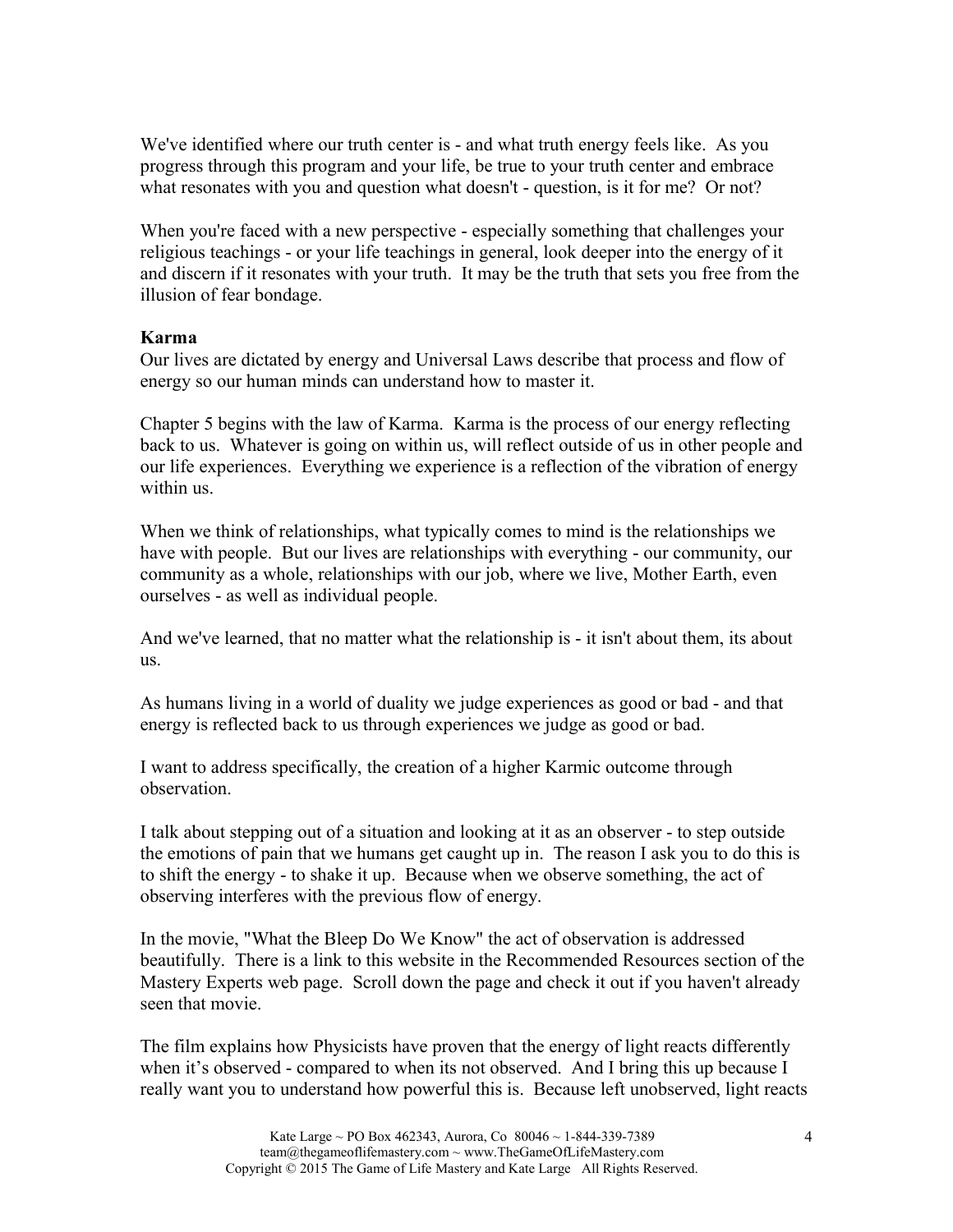one way, but when we observe it - when light's observed, the act of observation interferes with the flow of the light and it reacts another way.

So when we step back as an observer and observe our life situations - we - the observer emit energy and that energy affects the energetic flow of the path of what we're experiencing - and changes it.

So stepping back as an observer gives you the opportunity to hold the energy of the highest possible outcome - and that highest possible outcome energy affects the end result of creation - no - matter - what - it - is - you're - creating.

Remember, your Worry Angel wants you to push your worries off the bed into his kettle with your hand --- that act of watching the worries move away from you is Very Powerful!

Florence states "Man can only be what he sees himself to be, and only attain what he sees himself attaining."

She uses the term "SEE" - as observation. That's one part of the equation of purposeful manifesting. The other part of "Seeing" is BE-ING the energy of what we wish to experience - its moving into that place of observation through the energy and you're the one with the experience - you're just one and creating a different outcome because you're observing it - you're in - you're IN the Moment of energetic conscious creation!

Typically we live on auto-pilot - with our Subconscious "seeing" the experience of our lives in every moment of every day - and dictating the creation of our reality. This is why its so important to re-write your neural pathway of belief to the highest vibration of love possible - to experience on auto-pilot the highest possible outcome - as your new normal way of living.

We do our best to live in the moment - that's what we really want to be doing - is living in the moment, so we can CONSCIOUSLY focus all our energy to create what we want ...but the human existence is a lot of time on auto-pilot - it just is.

We've been working - from our first call - to rewrite our neural pathway to the energy of: I deserve to be Happy!

By re-writing the neural pathway your subconscious operates at a higher vibration resulting in happier, more loving experiences even on auto-pilot.

## **REWRITE NEURAL PATHWAY**

It takes 28 days to rewrite a neural pathway. We're just over 28 days into rewriting energy that was less than love to the energy of "I deserve to be happy!" Now we're going to re-write another neural pathway.

So let's set our intention to shift to the energy of: "I can have what I want."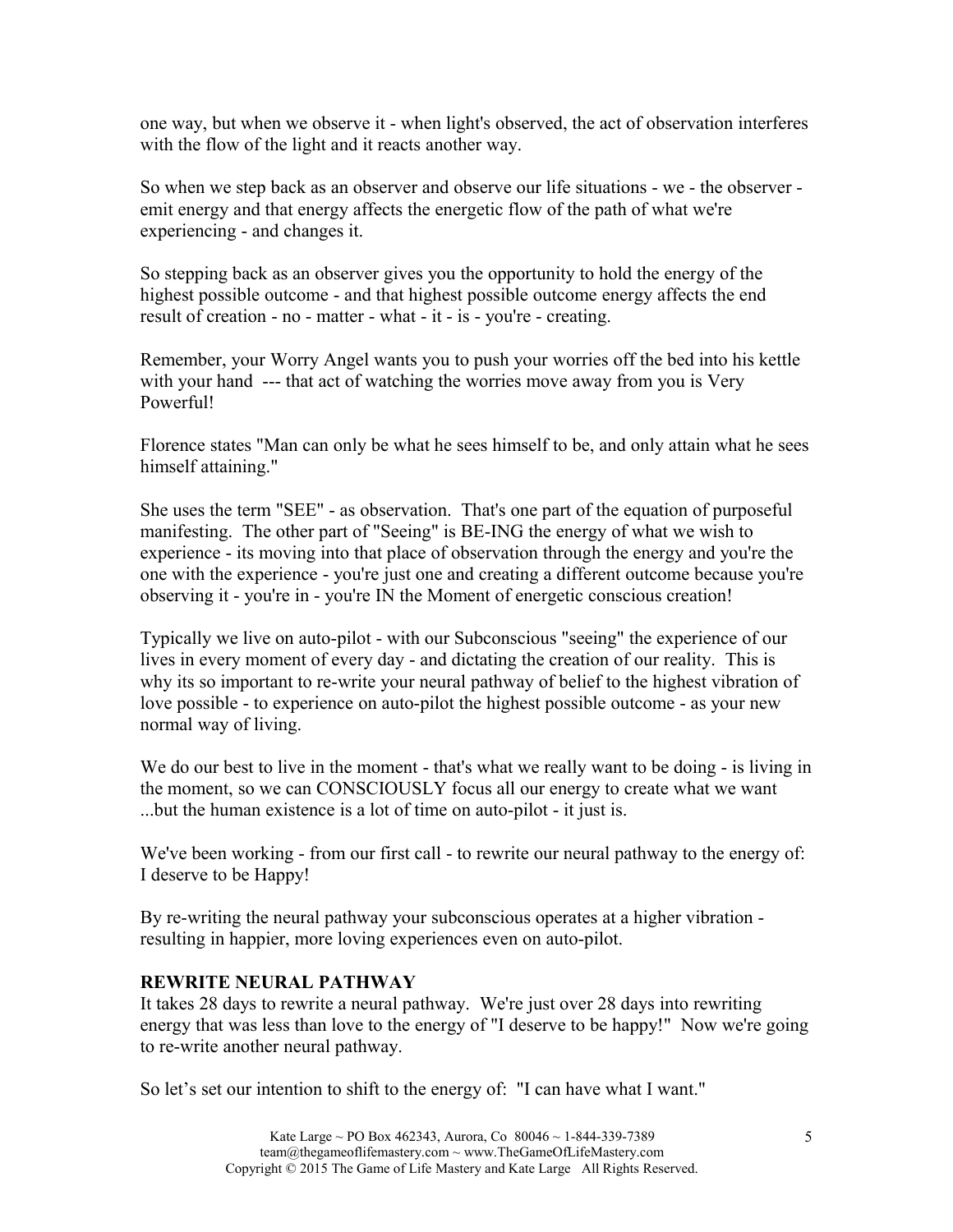Say this out loud to yourself: "I can have what I want."

Evaluate your energy when you say this. Does this feel true for you in your body or do you feel resistance in your truth center?

Say it again, out loud: "I can have what I want."

Now use your Energy Assessment Questions:

1. What is my energy right now? Am I feeling the energy of what it would be like to KNOW I can have what I want? And to fully believe it! Feeling that gratitude and excitement of YES, I can have what I want!

Then go on to the second question: What is the energy I want to BE in? Is it what you were experiencing or is it something more?

Focus your thoughts on this truth - you can have what you want - and really step into the energy of what that would feel like. If you have any trouble doing this, then use your tools to shift into the energy of excited expectancy of *YES! I can have what I want!*

And this statement encompasses everything - you can have what you want in every area of your life - **Believe it** - its true!

If you continue to experience resistance, reach out through the private Facebook community so we can support you!

You have the power to change your life instantly to a higher outcome. When you're in that high vibration of expectant love energy - a higher outcome than your human brain can even imagine is possible and can occur. Not only can it occur - you're molding energy - you're creating a new higher outcome - a new reality through that energy.

We create our Karmic results or outcome through the vibration of our energy within - we have the power to change the energy from less than love to love or above and create something better.

And... transcending physical world fear to love neutralizes the Karma of the past.

Now... there are times, and I know this, because I've done it myself... there are times that we get on a downward spiral of life hiccups - life disappointments and drama - hiccups that are usually initiated because we're tired and we let fear in - I won't call this a pity party, but you know what I mean - we get on a downward spiral for whatever reason and we have a hard time pulling out of it.

We feel stuck and helpless. We feel lost, separated, alone and we struggle to reconnect with the light within us. This is a human experience that is an illusion - its painful, but still its an illusion.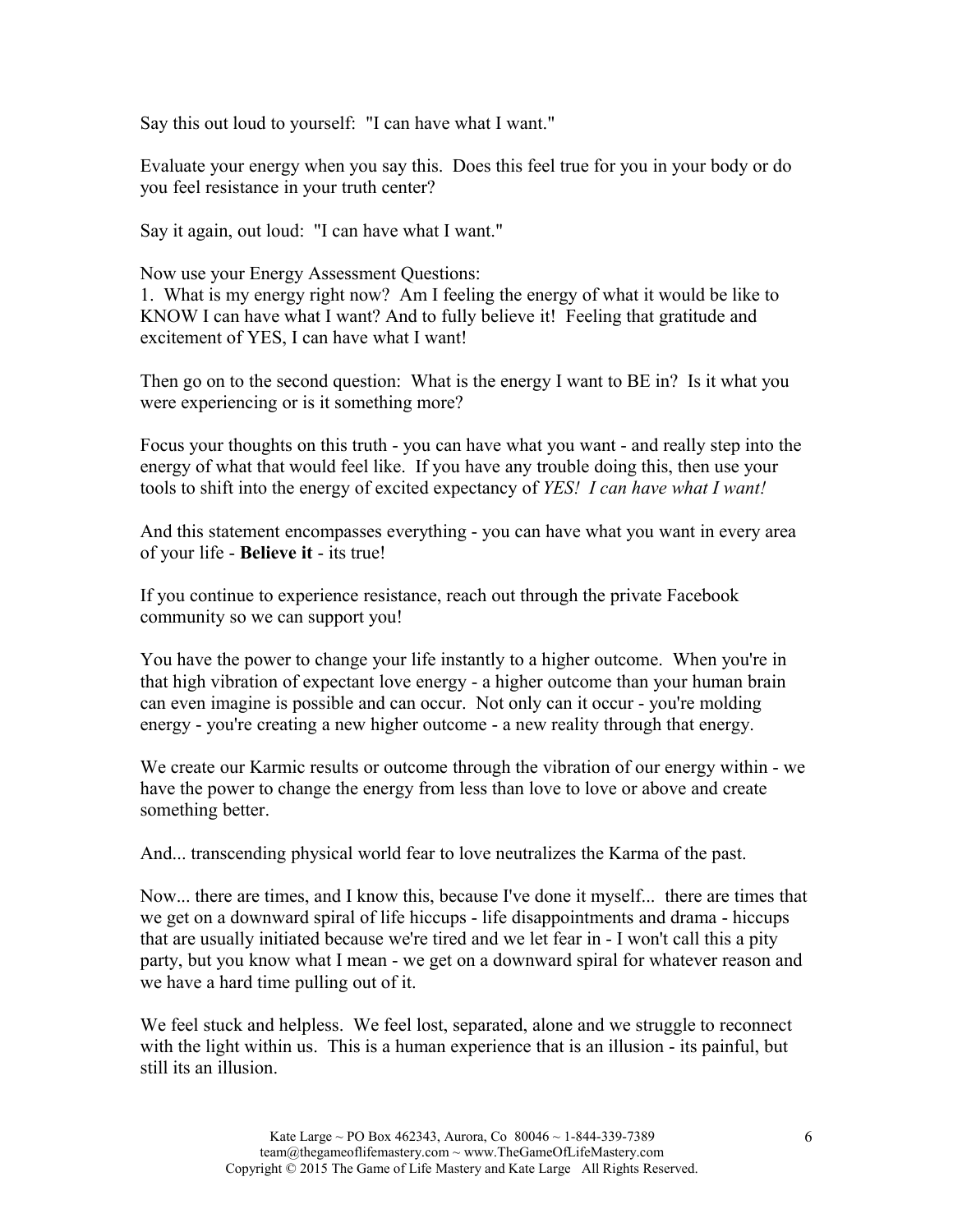The only thing that's changed from the excited high we were on is our perception.

Many of you've heard of "The Dark Night of the Soul" - many of you have experienced it. This is the HUGE Milestone "darkness before the dawn" that Florence talks about - its a milestone because it encompasses a shift from the illusion of physical world fear to the authentic truth of the light within - in a huge, truly magnificent way.

You may be experiencing this right now - a feeling of what some may call "spiritual depression." You may feel miserable and you don't know why. Emotions you've suppressed for years are surfacing such as: guilt, shame, frustration, helplessness, anger, sadness, self-pity and feelings of isolation and loneliness.

This energy and emotions are working overtime to get your attention. The energy is begging to be shifted to the higher state of love - not punish you, but to be healed and you now have the tools to shift that energy.

For centuries, the energy of Mother Earth supported the struggle of this transformation as a due process for everyone.

I believe we're in a new age and many have ascended the necessity of this experience the necessity to experience the darkness in order to fully grasp the light. We're ascending the 3D world to a higher level of existence that again, is unprecedented - a time of creating something new and wonderful as the reality of our lives.

Through your life journey you're powerfully reconnecting with the Divine essence of your BE-ingness - reconnecting with the light within through choice. The choice In. This. Moment!

Through the ascension of the energy of our planet, choosing to BE in an energy of loving, excited, expectancy many times transcends the pain of the past.

At the very least, it opens the door to forgive all the pain we've allowed ourselves to experience at the hands of others and forgive the emotions of guilt and shame... anger, frustration, and helplessness.

How did we get here? How did we get to this place of The Dark Night of the Soul - or Spiritual Depression?

Because we weren't born with it - we were born as limitless beings of love and light from a place of limitless possibility - the world was - and is - at our feet.

Then we were conditioned to be afraid and worry by outside influences - and sometimes those influences were our parents.

There is a tremendous dynamic of energy between parents and children - especially mothers and their children. And that dynamic can be the source of painful trauma that we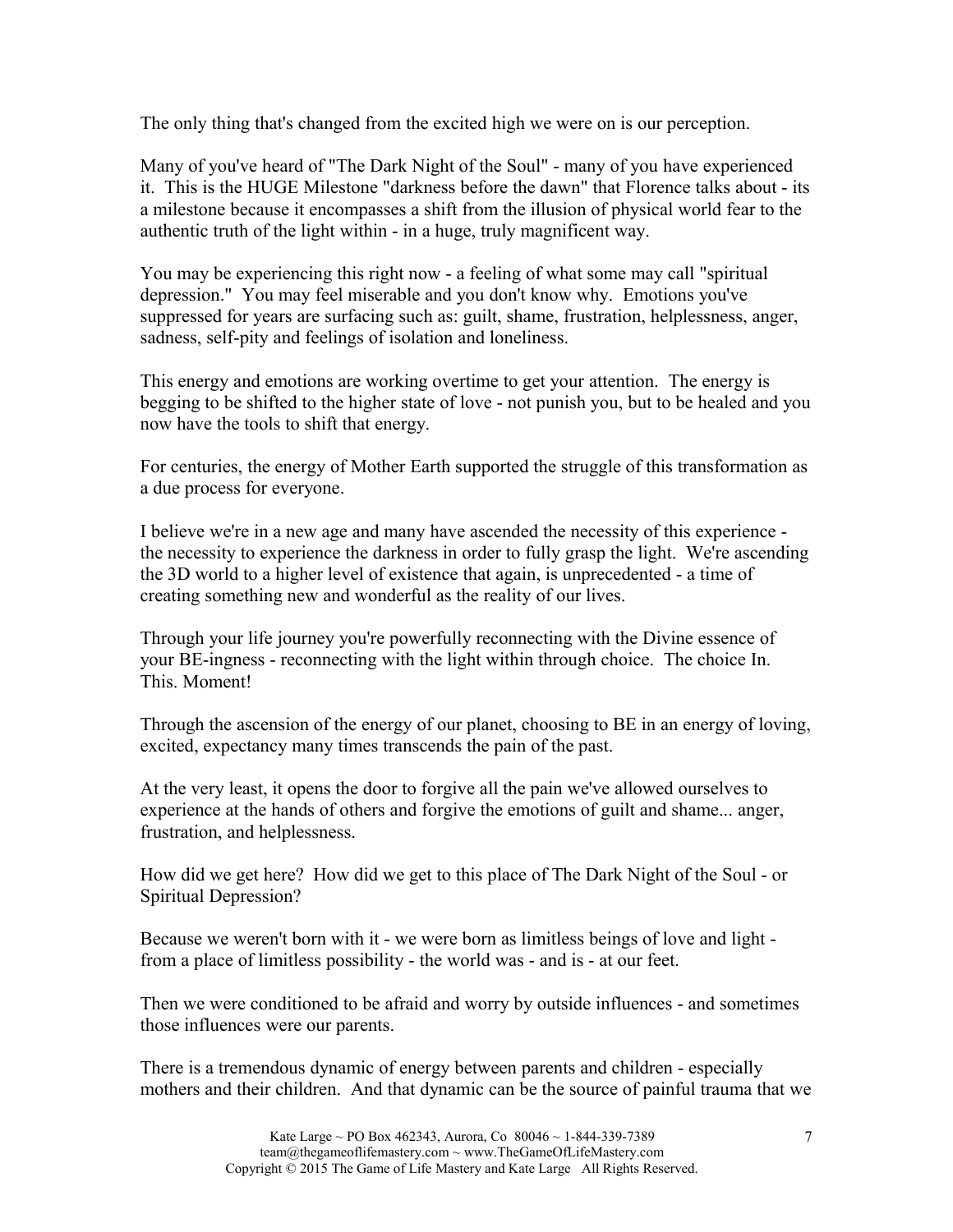bury in our subconscious, and then allow it to dictate the experiences of the rest of our life.

Seeing, facing and processing through this pain is a very big deal and I ask that you be gentle with yourself when this comes up and you do this. Get more rest if you need to and drink lots of water. Your body is processing through years of heartache and it could even stem from a past life.

When this energy comes forward to be healed, a lot of times we try to hide from it. Are you hiding out from your thoughts - thoughts that could take over if you crawl into bed before you're ready to pass out? That's what I do when I don't want to have a front row seat with my thoughts - I stay up till I practically pass out - which is my red flag that I really need to look at something.

If you step back as an observer and take a look, the act of observation will shift the flow of energy and the pain will begin to ease up - because you're flooding the darkness with light by looking at it.

I want you to KNOW when you look at something, some energy that comes up for you, that you are NOT opening a can of worms! Because remember... darkness cannot exist in the light and you are bringing it into the light.

You've given your power away and you want to take it back. Its up to you to follow the bread crumbs by looking within and discern where you're giving your power away, and why you're giving it away and what you need to do to take it back. This is not digging its presenting itself for you - no digging necessary. Just follow the bread crumbs.

So, get your angels involved - ask them to help your body get the rest it needs. Being overly tired could be the energy fluctuations of our planet and your human body is simply working to acclimate to it. Your angels can help you with this.

To get back to the outside influences - specifically our parents.

An example of this is what I learned from my mother. She taught me victim energy first hand. I also learned to deny myself joy because my mother was unhappy on a deep emotional level that had nothing to do with me.

As a child I blamed my mother for a lot of my emotional pain - not so much because she inflicted it on me verbally, but because she didn't help me get through it like my grandmother did. My mother was much more subtle; her energy over-ruled the belief of being limitless and lovable that I was born with. However, I know that my mother didn't get up one day and decide she was going to compound my inability to cope with life, she simply didn't know how to help me or herself and most painful, she didn't do anything to change that - for either of us.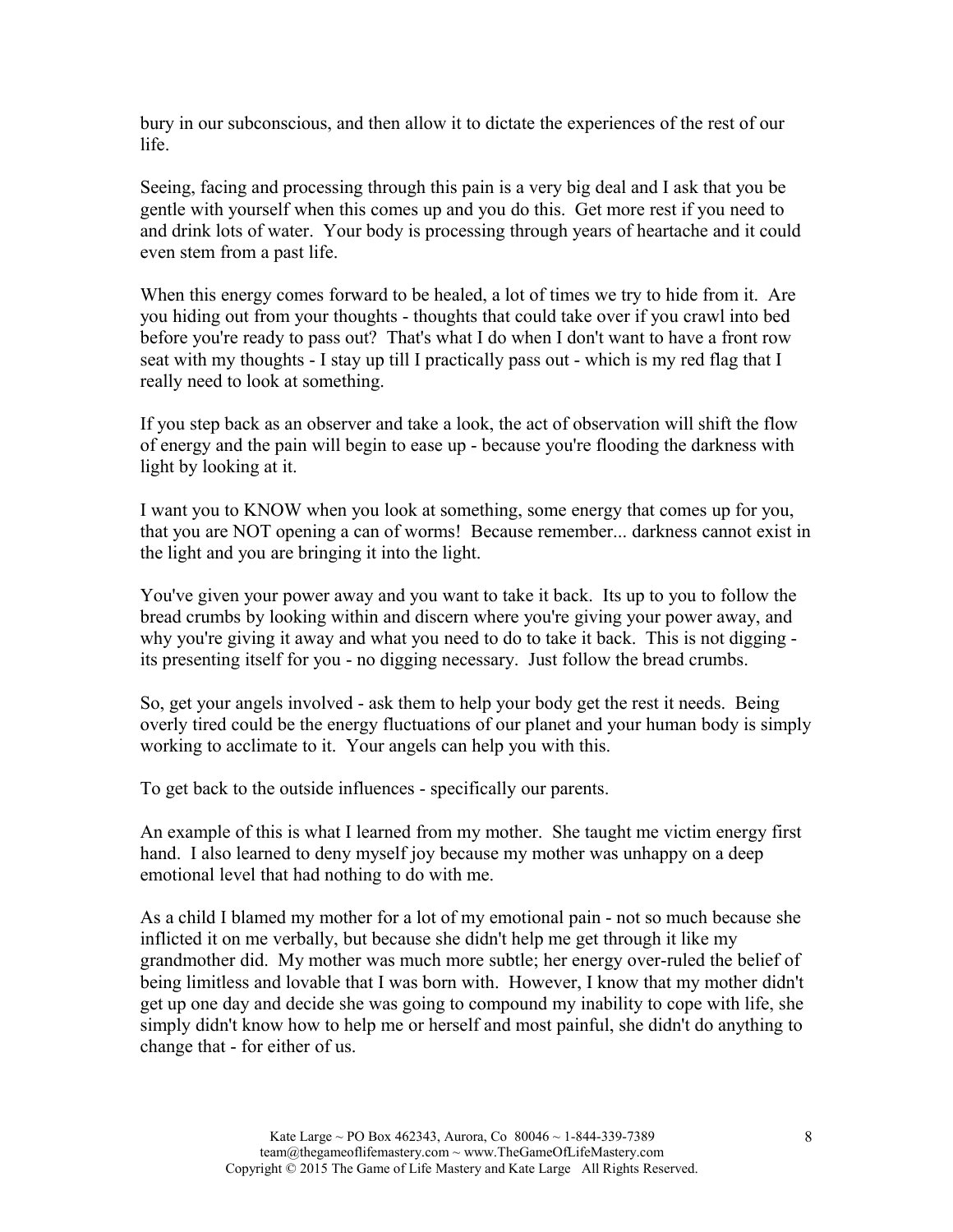Many of you have talked with me about similar experiences with your parents - its time all of us stopped being a victim - and the way to do that is to forgive - forgive the person who inflicted victim pain and to forgive ourselves for the part we played in not protecting ourselves to begin with, but when we're children and toddlers when the drama began, there's no way for us to know what to do to protect the light within us - now that we're adults we're in a safe place to face these things of the past that - 1. aren't true and 2. no longer serve us.

I've fully forgiven my mother for the pain of our past in this lifetime and previous lifetimes. I asked my angels to show me the core of the resistance that kept coming up for me and they did. That method I used is right there in the Mastery Tool Library: Angels Show Core - check it out! And with that revelation, I used the Give the Gift of Forgiveness program process and I fully forgave her - and myself.

That forgiveness propelled me into FREEDOM - the FREEDOM to create miracles in my life that I had only dreamed about before!

Remember, forgiveness does not condone the behavior, its a gift we give to ourselves. When we hold others in the painful energy of unforgiveness, its as if we take poison and expect the other person to die - not going to happen!

Unforgiveness magnifies and perpetuates the pain of whatever happened to us.

Unforgiveness fans the flames of pain from deep within and justifies itself because we believe forgiveness would disregard our pain as unimportant. We feel at a deep level that forgiveness would send a message that its okay to hurt us - and its not okay.

Its not okay to hurt us - but people can't hurt us if we don't give them the power to hurt us.

We give our power away subconsciously - its the human normal way of living.

....and without our power we're left vulnerable within the darkness of fear.

...and from that place of fear, the infrastructure of our world is weak and can collapse.

I know that each one of you listening to this can see, when you look, where fear has drained you of your power and led you to the creation of some very unhappy experiences in your life. Step back as an observer - look at your experiences from that neutral space that neutral safe space and identify the energy you need to forgive - that energy that stirs within when you think about the past. So I'm not talking about "Digging" - I'm talking about facing the fear that's living with your right now!

And even though, we may have been living in the turmoil and chaos of fear for years - or even a lifetime, its not too late - its never too late to shift your energy from within and transform your life experiences without!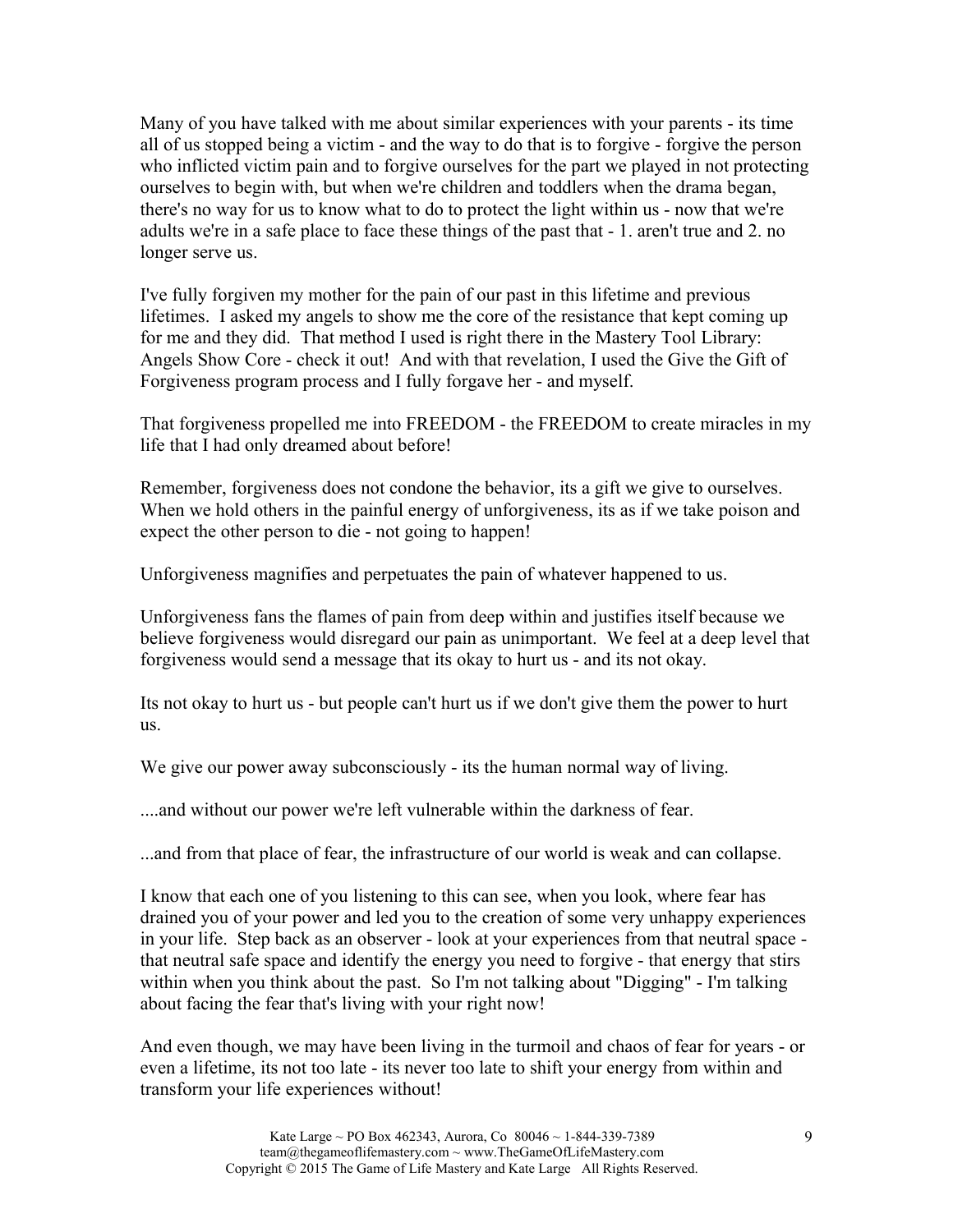Your energy is the key to the creation of your reality. This program is about choosing to shift your energy.

As humans, its our natural process to create an archive of past experiences - experiences that we've judged as good and bad. The experiences we judge as bad hold that painful less than love energy - and its powerful.

Then when we decide to create something new in our lives, that pain comes forward right in our face and demand, "Are you sure you want to do that? Because last time it didn't work out so well..."

Sometimes this is enough to make us change our minds, even though what we want is already ours at a higher plane of existence, but from deep within, we subconsciously associate what we want with this deeply hidden pain, so instead of maintaining our energetic joy of what it would feel like to receive what we want, we fall into the chaotic abyss of dark fear energy and feel stuck, helpless and lost. Those days are OVER.

Choose to process through this - and look deep within - as the observer and address the uncomfortable energy of resistance - whatever it is. Ask your angelic support team to surround you with their love and SHOW you what it is you need to look at. From this safe space, allow yourself to identify the less than love energy and pull it into the light.

You may be shown people who are a part of the pain - if so forgive them. You may simply feel the pain of blaming yourself - and that part of you that you're subconsciously blaming may be your inner child. So you definitely want to forgive yourself.

I know... you may be struggling with that human need for redemption. That need within you, whether conscious or subconscious that the perpetrator understand how much they've hurt us and to be truly sorry for it. Because at a deep subconscious level we believe that if they make the effort to atone for what they've done to us our wounds will heal and we'll be worthy and deserving of love and we'll be good enough to be happy.

This belief is a physical world injustice of love.

What the other person does or does not do has nothing to do with the energy and worthiness we hold for ourselves - our energetic vibration is about US and only about us.

Unbeknownst to our human brain, the other person is fulfilling our need for the energetic space for healing to transform our lives from less than love energy - that less than love fear energy to love. Fulfilling this need of energetic space is their service to us.

I know that at some point that could be hard to get the mind around. I know when a family member used to rock my boat and push my buttons and make my life a living hell every time I saw her. How in the world could she ever have been of service to me... but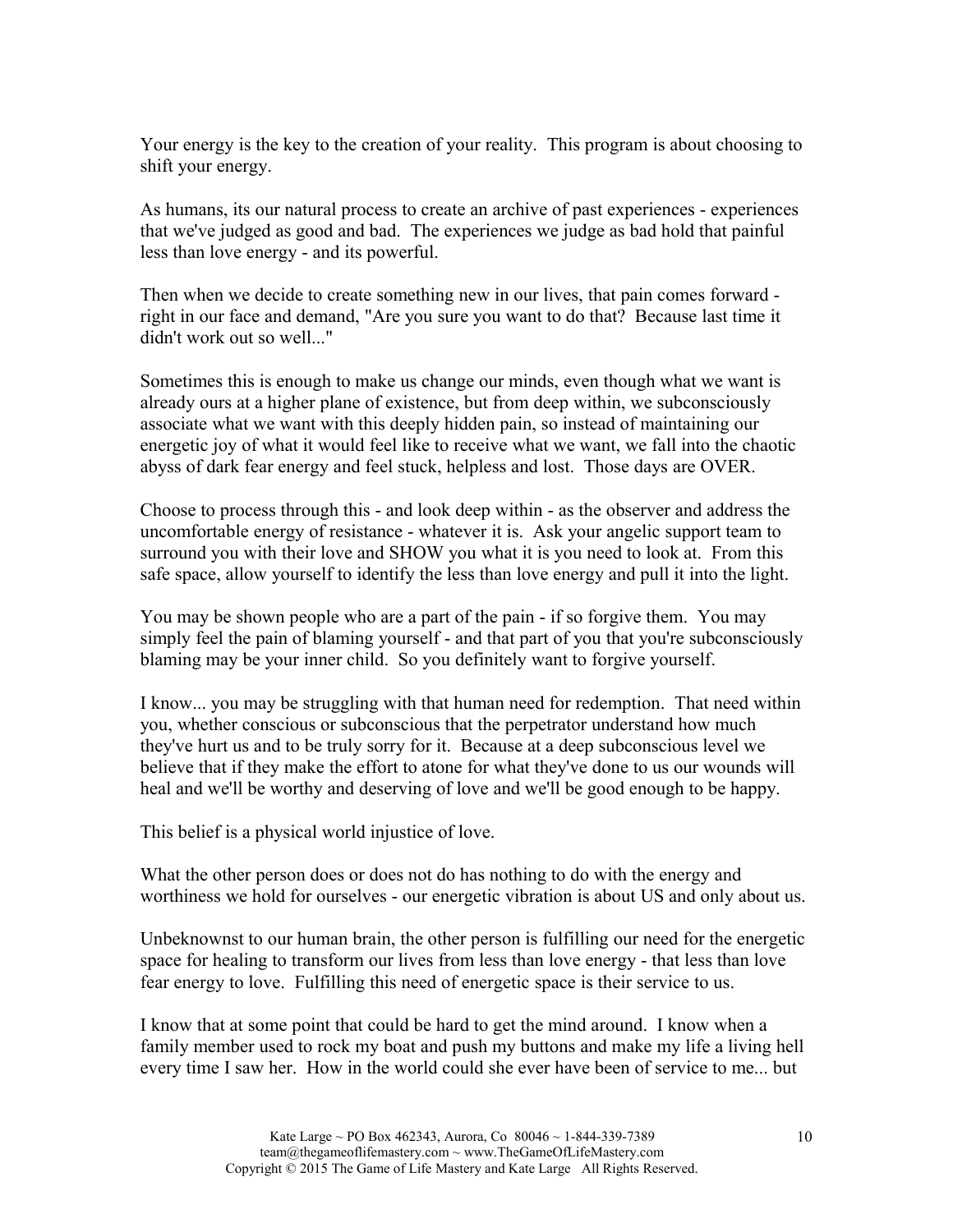when I looked within and saw what she was mirroring to me and when I healed that and forgave, everything changed - not just with her, but in every area of my life.

And yes I did want her to say she was sorry for being such a witch - and I did say witch. But it wouldn't' have change what was going on inside of me. I had to change that myself.

The human need for redemption is an illusion that serves no real purpose - except to prolong our pain. I know, we're taught to give others the benefit of the doubt - give them the opportunity to "make things right" - but they cannot make things right within our hearts - that is our job.

The other person may be truly sorry for what they've done to us, but with that sincere apology we may find ourselves still suffering from the pain - that pain is our belief about ourselves, and has nothing to do with the other person.

So to truly heal victim energy, our sense of justice must step aside and walk away from the physical need for redemption - to let go of the "what might have been" scenarios and allow our heart to create true healing through forgiveness from the very cells of our being.

Forgiveness will set you FREE!

Full forgiveness sets the stage for success in whatever you wish to create. Full forgiveness of what you've been holding in unforgiveness releases you from hidden energetic bondage and sets you free!

In just a moment I'm going to walk you through the process of forgiveness - forgiveness from deep within your heart.

So as we prepare for this journey, pull forward the energy of unforgiveness you've identified to forgive. That unforgiveness could be for someone, something and/or unforgiveness you're holding for yourself.

During the forgiveness process we work with the angels to heal the unforgiveness energy.

Prior to the process of forgiveness, an aspect of you will join the angels along with the energy of what you wish to forgive. Please notice if this aspect of you is your inner child, teenager or adult - simply notice and follow through the process. And allow yourself to experience whatever you experience - whether you see something in your mind's eye, you hear something or you just have a knowing in your heart of the transformation.

You may become emotional during this, this journey. Its okay... simply allow the process from this safe space.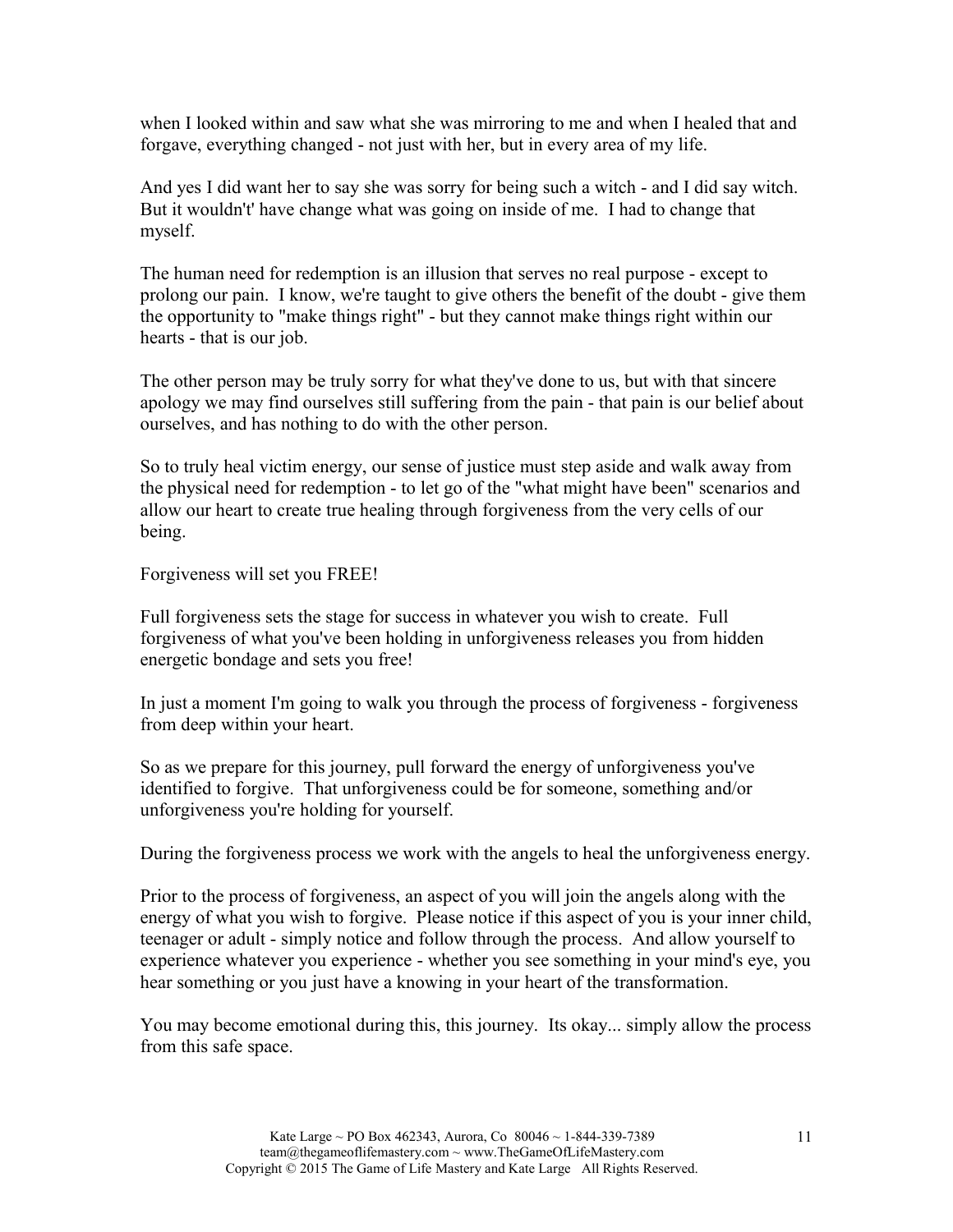Plus, I want to share with you that the love of our angelic team can be more than our human body can process and that may make your body begin to cry. Crying is how the human body processes the higher vibration of love.

So please... identify an energy of unforgiveness - it may not have a name, it may simply feel like resistance - painful resistance, and the energy, it doesn't need a name - the energy simply needs to be identified.

## **Guided Journey to Forgiveness**

Take a deep breath and we'll begin...

Together we set the intention to forgive what has been unforgiven.

Get comfortable and close your eyes…

Breathe deeply fully and completely, and focus on the beating of your heart. Continue to breathe deeply and set the intention to allow yourself to move into a place of nonjudgment - simply allow all to be.

Ask your angels to join you and help you to release unforgiveness at its core vibration.

Breathe deeply and focus on the beating of your heart...

And see before you a mighty oak grounding tree. Step forward and gently step into this beautiful, welcoming oak tree and blend your spiritual being-ness into its loving essence

Notice your feet mold into the tree's roots and travel through the soils of Mother Earth to the core light of love at her center.

Take a deep breath and feel the vibrant healing energy of Mother Earth as it flows up the roots to your legs, through your body to your heart.

The branches of your tree open wide to the breath of God. Take a deep breath and pull the healing love of God forth through your heart.

Breathe deeply and expand the healing energies of Mother Earth and the breath of God within your heart.

Breathe into this moment and allow yourself to feel the love of God vibrating and singing in the cells of your body.

You are One with God...

The hand of an angel reaches for you from the other side of the tree. Take the angel's hand and step into the safe space of the angelic. Many angels join you to help you forgive what has been held in unforgiveness.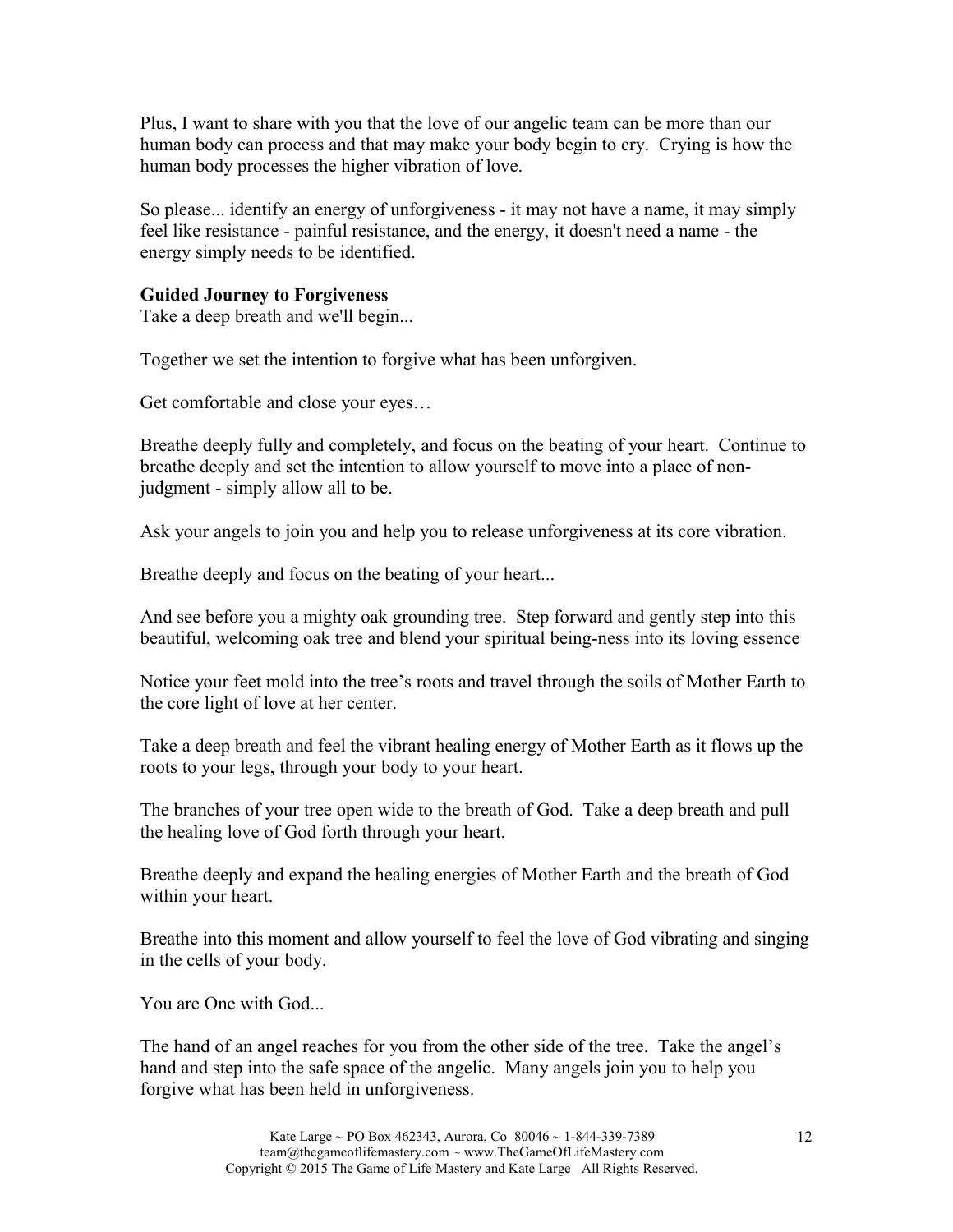Together you hold hands with the angels and form a circle...

See before you - in the center of the circle - the situation and person you hold in unforgiveness.

From this safe space, acknowledge your feelings of being a victim - helpless and powerless – simply acknowledge the energy as an observer. Know that you're safe and acknowledge any guilt, anger, shame, frustration or fear you have where this life situation or person is concerned. It is safe to do this.

Know you are fully supported by the love of God.

Breathe deeply and acknowledge where you feel the resistance of these emotions in your body.

Little Cherub Angels now join you to help you pull forth from your body all the resistance, the pain, the feelings of being a victim, the guilt, and the shame.

These beautiful little Cherub angels place all this less than love energy in the center of the circle.

Breathe deeply and allow the angels to take all this less than love energy from your body.

As the Cherub Angels work, the other angels support you with their love and send love to you.

Breathe deeply and expand the loving essence of the Life Force energy of God to flow throughout your body in the safe space.

Now an aspect of you that experienced the pain you're forgiving joins that painful energy in the center of the circle. It joins that life situation and the people that you're forgiving.

Your loving angels spread their wings to make the circle complete - then they send beautiful, pure, unconditional love to this aspect of you, they send this beautiful, pure, unconditional love to the painful energy of the person and life situation. They send pure unconditional love of God as light...and the circle begins to glow with the light...

Take a deep breath and allow your heart to expand with this beautiful, swirling light of love.

Focus on this love as it merges with the grounding energies of Mother Earth and the life force energy of The Creator of All That Is through the breath in your heart…

See and feel this loving light expand out from your heart to gently swirl around and embrace the angels as they heal these painful energies.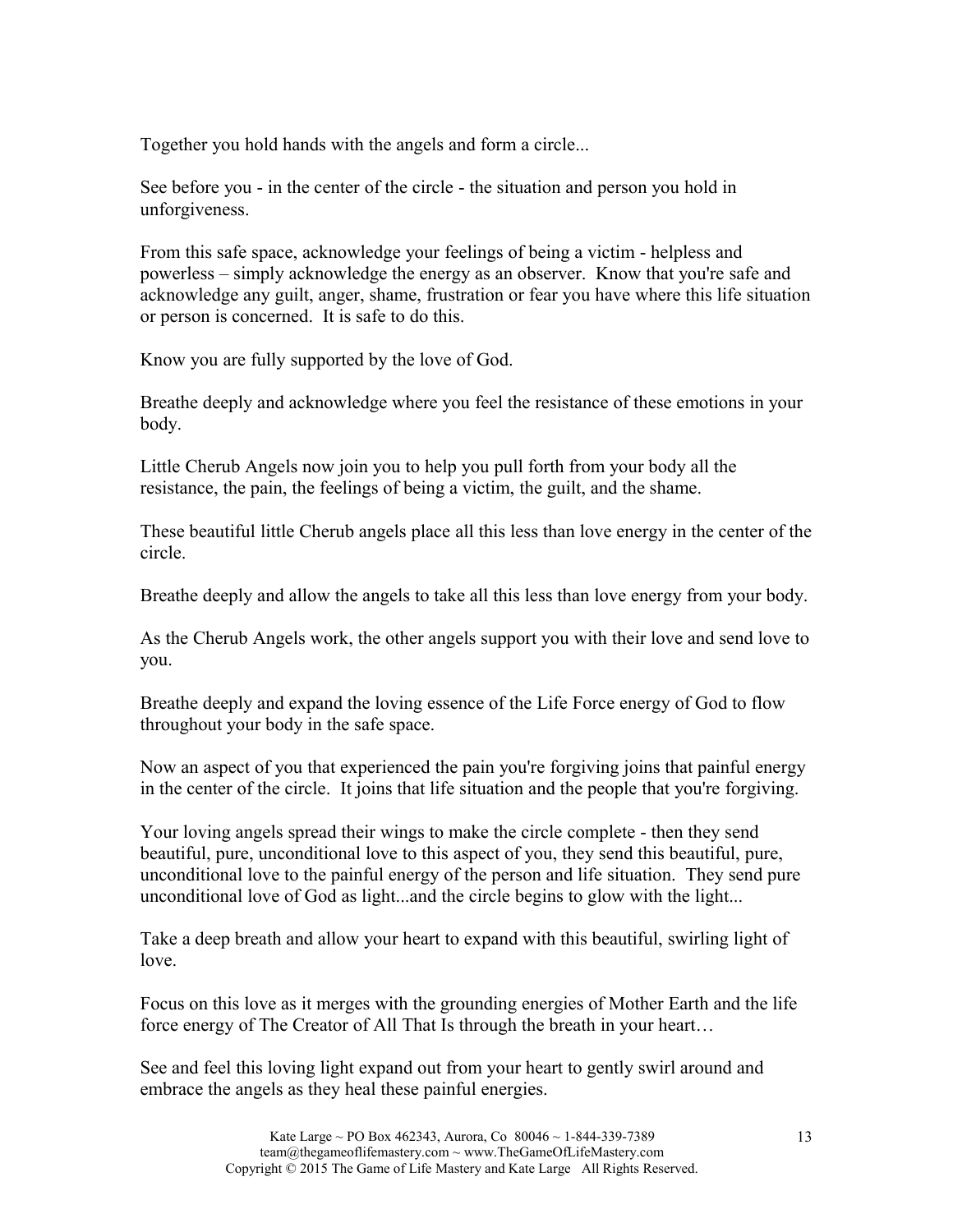From deep within the love of this moment say, "I forgive these painful energies with love and light, – I forgive these painful energies with love and light – I forgive these painful energies with love and light."

Breathe deeply and see the love glow more brightly.

From deep within the love, tell yourself, I love and forgive myself – I love and forgive myself – I love and forgive myself.

Breathe deeply and experience the life force essence of God as the love light grows and glows even more brightly. Take a deep breath as Joy bursts forth in your heart!

Slowly, gently, the angels lower their wings.

As the angels move away from the circle where they have held the loving space of healing, you see that all your pain has been transmuted to a glowing pink heart of love. All is forgiven and love holds the space.

Feel the soft whisper of angel wings as the angels hug you.

Now its time to return to the physical world - bringing with you all the love of the Angelic Realm. Walk back to your grounding tree with your angelic helpers and thank them for their help.

Step into the grounding spiritual essence of your oak tree – taking the JOY of love with you.

Breathe in deeply and see the roots of your grounding tree blend with your feet to burrow deeply into Mother Earth to the core light of love within her. Take another deep breath and pull that vibrant healing light energy up through the soils of Mother Earth - up through your legs – up to your heart.

Step out of the tree into the physical world.

Breathe deeply of the love and expand your love energy out larger and larger filling the physical world space around you.

Breathe deeply and focus on the beating of your heart. Embrace in gratitude the loving gift of forgiveness!

When you're ready, open your eyes... **Journey Complete**

Forgiveness is the key to unlocking the power of your love creation energy.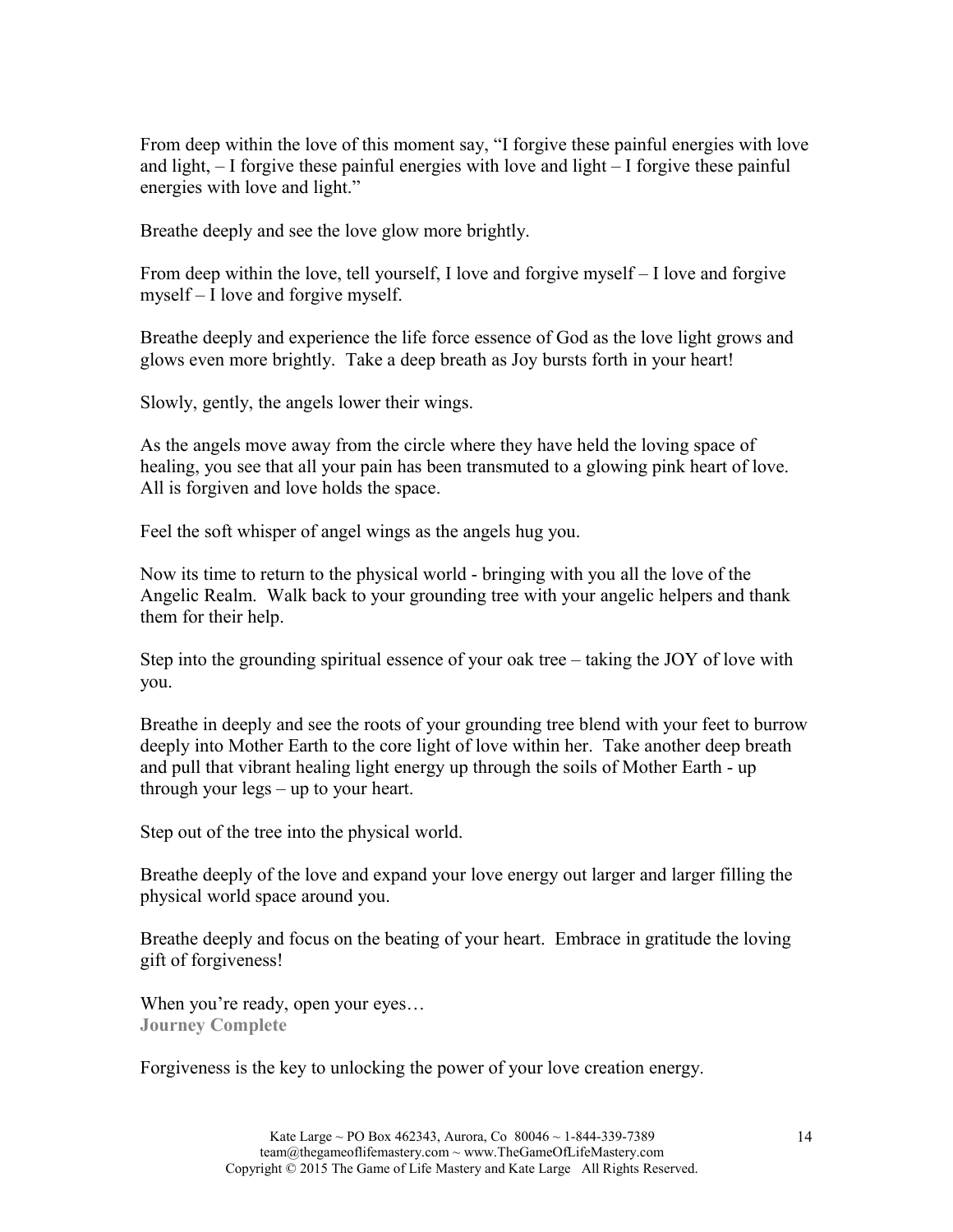Now that we've created and held the safe space together to process through unforgiveness, I want to build on that momentum of release - we've created a void and filled it with wonderful love and light - now we want to expand that love energy and solidify the re-writing of your neural pathway of belief - "I can have what I want."

In the beginning of this call, we talked about the power of being an observer and how observation solidifies the energy of receipt. Florence states: "Man can only see what he sees himself to be, and only attain what he sees himself attaining."

We live in an abundant universe of prosperity - where there's more than enough for everyone.

Like air. When was the last time you stood at the door to your home and hesitated to open the door, because you were worried whether there would be enough air outside for you to breathe?

I'm guessing that's never happened to you. Why? Because you have no doubt that there will be enough air outside for you to breathe.

Like air, I believe there is enough - for everyone.

Right now, we all live in abundance - however that abundance is often an abundance of lack ---- lack of love, lack of money, lack of joy - lack of happiness.

But the fact is, that everything is energy - and with that knowledge... everything is equal - it's the energetic spin that we put on what we want that defines what manifests as our reality.

Our thoughts, our dreams, our desires, our words - all of these things are energy and that energy is either the higher vibration of love or the lower vibration of less than love - that lower vibration of fear.

Together, we're going to claim your power, shift into the highest state of love possible and hold the space for you to SEE yourself experiencing the receipt of what you wish to create - from the DEEP knowing that you can have what you want.

Do NOT try to figure out the HOW you're going to receive what you want - fast forward from deciding - to receiving!

## **Guided Journey to Claim What You Want**

With this energy, we begin... by quieting our minds...

*Place your feet flat on the floor. With your hands gently in your lap, close your eyes and focus your attention on your heart and take a deep breath and shift your focus to gratitude of the blessings in your life. Embrace things that you are grateful for. Take deep, full breaths of gratitude.*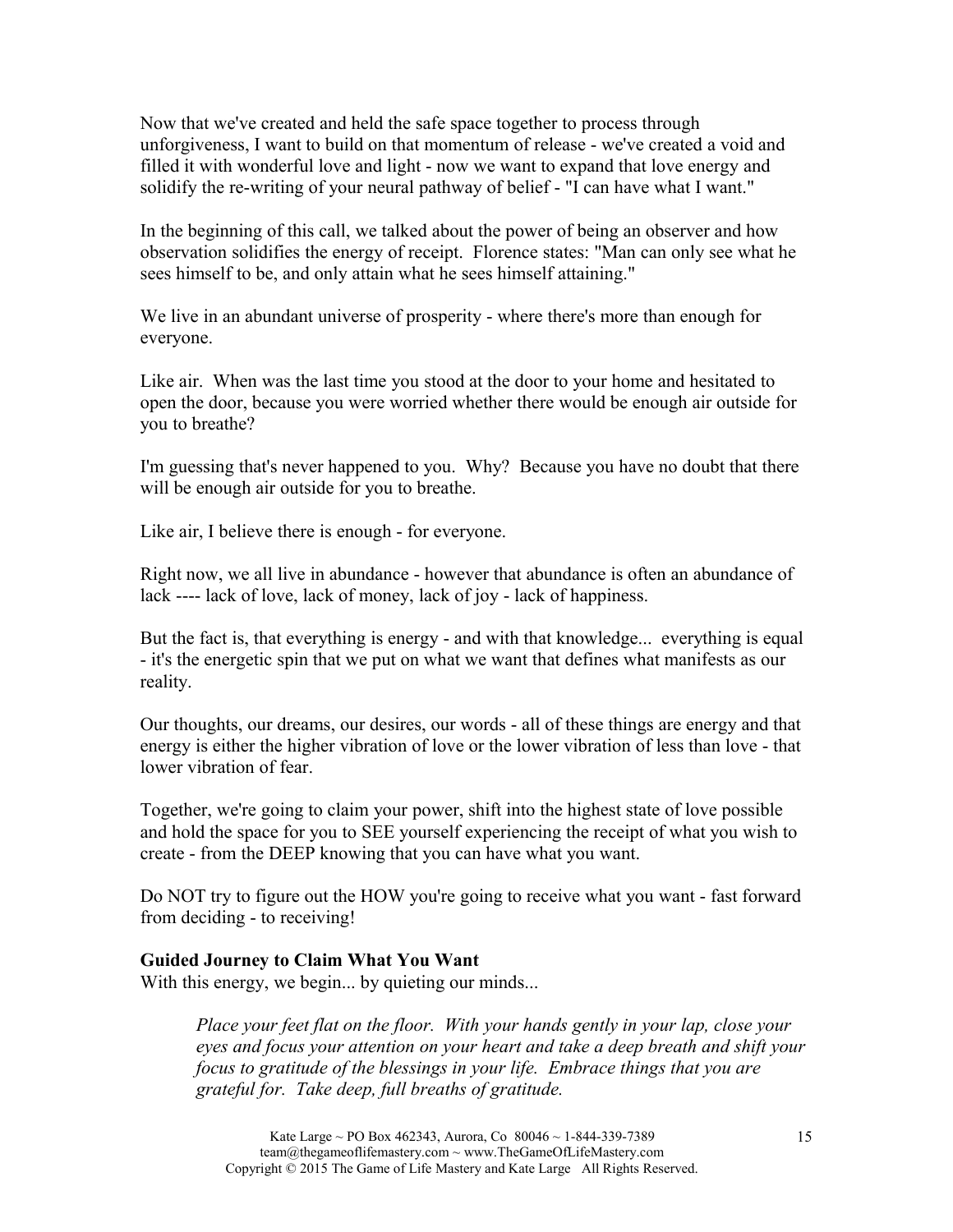*Ask yourself these questions – don't try to answer, just ask: Who am I? What do I want? What's my purpose? What makes me happy?*

*Now simply allow yourself to be aware of your physical body. Your hands in your lap – your feet flat on the floor and focus again on your heart – allow yourself to hear the beating of your heart as a sound or feel it as a sensation.*

*Take a few deep breaths…*

From this beautiful safe space, with your eyes gently closed, allow yourself to focus on the energy of what it would FEEL like to receive everything you want.

How AWEsome would it be to receive whatever it is that you want? It may be a material thing, a loving relationship, a closer relationship with your A-Team of the angelic realm understanding clearly the voice of God - whatever it is you want...

Take a deep breath and embrace the excited joy of receiving what you wish to be, do or have.

Now, in your mind's eye... observe yourself experiencing the joy of having received what you wish to experience.

What you've received through your creation energy may be your own business, a new job, a new home, new car, better relationship or new relationship, it could be peace, love and joy in your heart - whatever it is you wish to create.

Embrace the joy filled bliss you feel at receiving, being, doing, having, what you want.

Take a deep breath in of the joy and happiness receiving what you want brings you!

Allow this exciting joy to course throughout your body - through every cell.

With another deep breath, expand that exciting energy through your heart out to the room around you - fill the room with your joy!

With gratitude, we ground this joy filled energy of SEEING your human body experiencing what you want as yours.

Take a deep breath and allow roots from your feet to travel down into Mother Earth through the rocks, the soils, the water, the clay - all the way to the core light of healing love within her.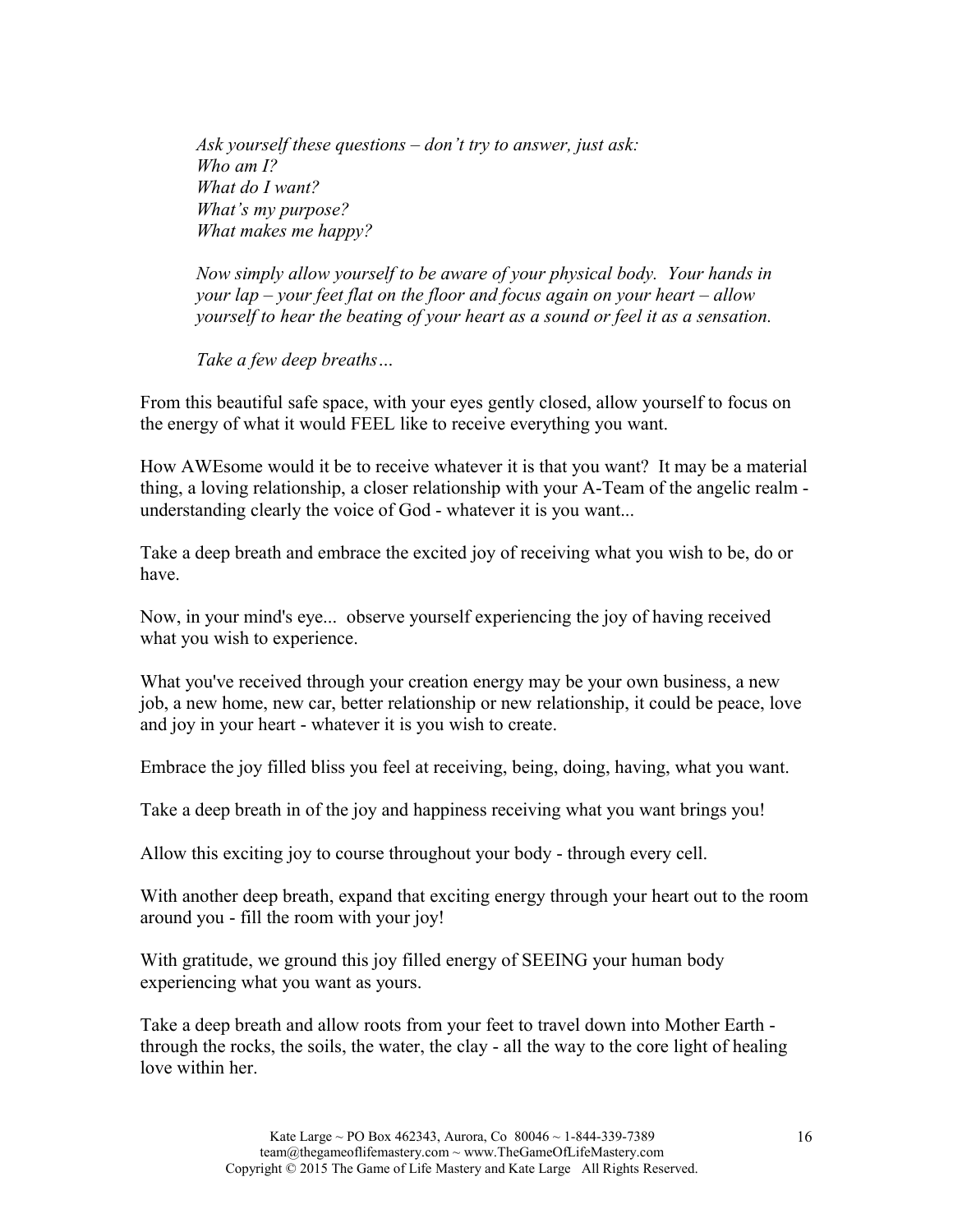Take a deep breath and pull that healing light of love up through the soils of Mother Earth to your feet, up through your legs to your heart.

With open heart we give the universe permission to deliver to us what we want. Repeat after me:

Infinite Spirit, I give you permission to deliver to me by divine right, what I want or better - under grace - in a miraculous way - for the highest good of all! Thank you, thank you, thank you!

Take a deep breath and again, see yourself in receipt of what you want and embrace the joy of receiving it.

Now take a deep breath and bring this wonderful, excited energy of receipt back with you to the physical world of this moment.

In gratitude, thank you, thank you, thank you!

When you're ready, open your eyes.

Use this method or whatever method works best for you to "see" yourself receiving what you wish to create or transform in your life.

## **Call Completes**

This completes our class module call. If you have a question, please push \*2 on your phone or type your question into the queue if you're on the web. I hope that everyone is still awake. My daughter says that my voice puts her to sleep - and it does. So I hope everyone's still awake.

Your homework for next week is to Read Chapter 8, Intuition and Guidance and complete the Inside Assignments - and next week I'll introduce you to Florence's energy and the energy behind her treatments!

I want you to continue to perfect your process of solidifying the love energy you wish to BE in when you wake up in the mornings and use your Powerful BOLD affirmations to claim your empowered energy on a daily basis.

And continue to rewrite your neural pathway DAILY!

Use the energy behind your affirmations to create a new reality for yourself! If you're having trouble with this - POST in the Facebook community and ask your question for support!

I encourage you to post your questions, your challenges and your celebrations in the private Facebook community! You no longer need to face anything alone - you're fully supported by other humans in this program - reach out for support when you need it!!